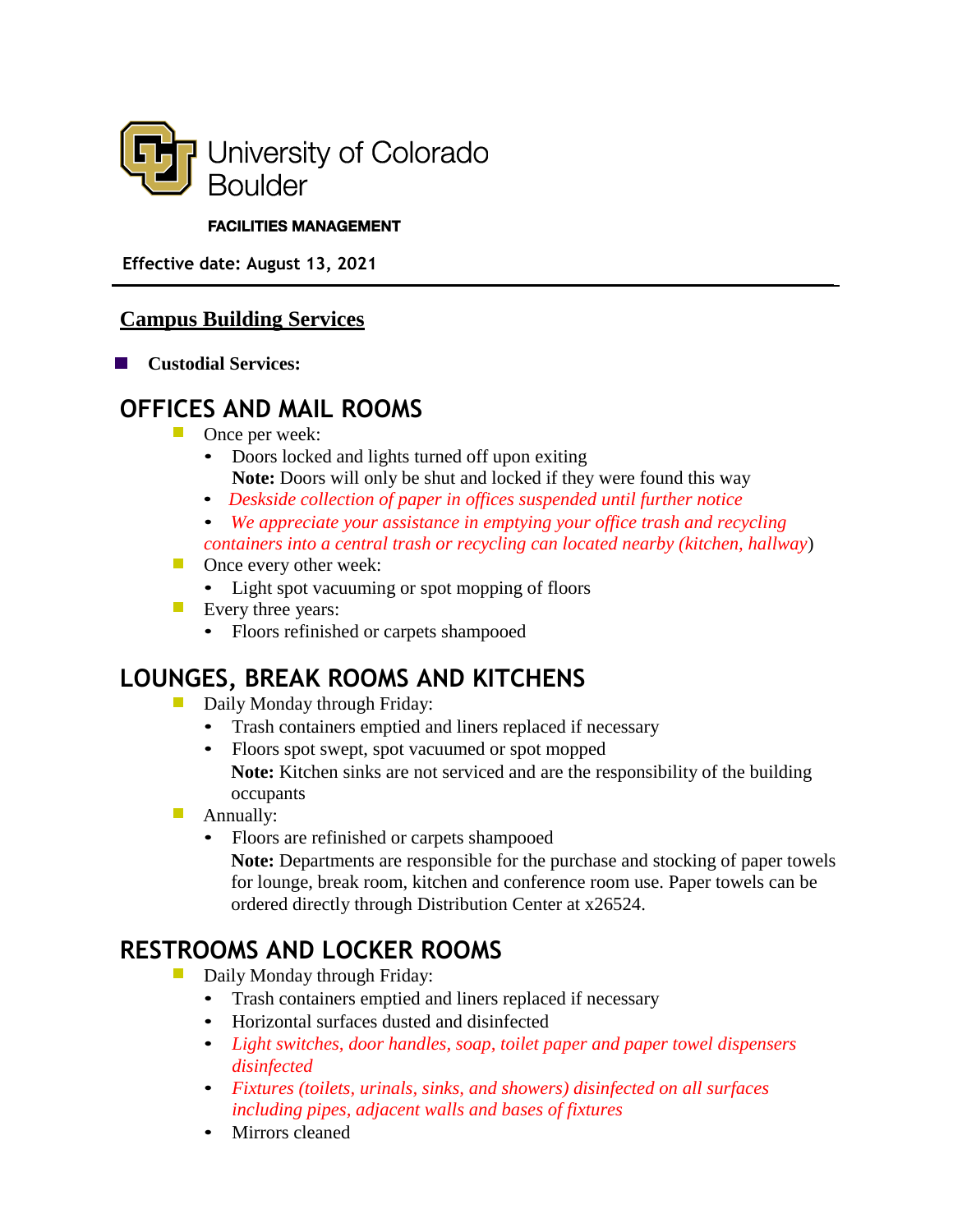# **RESTROOMS AND LOCKER ROOMS** continued

- Paper towels, toilet paper, and soap restocked
- Floors disinfected
- Walls and stall enclosures cleaned for stains
- **Weekly:** 
	- Graffiti removed, if possible
- **Monthly:** 
	- Floor drains treated with diluted germicidal detergent
- **Annually:** 
	- Floors refinished
	- Air vents dusted

#### **PUBLIC AREAS (Main Corridors, Lobbies, Entryways and Elevators)**

- Daily Monday through Friday:
	- *Enhanced disinfection of frequently touched surfaces – switches, door handles, table tops, elevator buttons/controls*
		- Trash containers emptied
		- Floors spot swept or spot vacuumed
		- Drinking fountains are cleaned with germicidal detergent
- **Weekly:** 
	- Horizontal surfaces dusted
	- Entryway door glass cleaned
	- Unauthorized postings removed
	- Floors thoroughly swept and mopped or vacuumed
	- Elevator door tracks vacuumed
- **Annually:** 
	- Floors refinished or carpets shampooed

## **COPY ROOMS, STAIRWELLS**

- $\mathcal{L}_{\mathcal{A}}$ Two times per week:
	- Floors spot swept or spot vacuumed
	- Floors spot mopped if necessary
	- Trash containers emptied and liners replaced if necessary
- **Three times per week:** 
	- Trash containers emptied in copy rooms
- Semi-Annually:
	- High dusting and cobwebs removed
- **Annually:** 
	- Stairwells stripped and waxed or carpet shampooed
- Every three years:
	- Floors refinished or carpets shampooed in copy rooms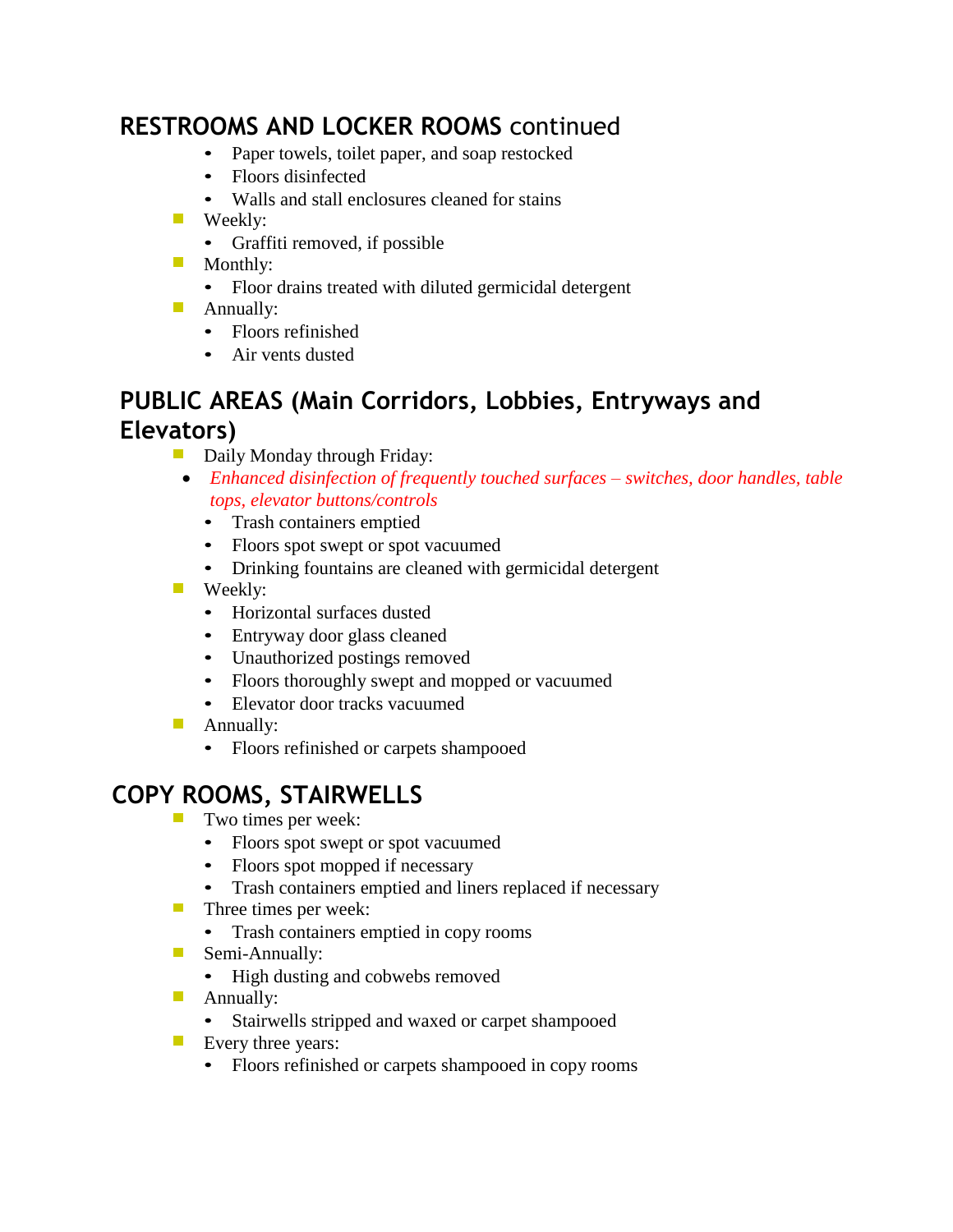# **LOADING DOCKS, SHIPPING AND RECEIVING AREAS**

- **Weekly:** 
	- Floors spot swept and spot mopped or spot vacuumed
- **Annually:** 
	- Floors refinished or carpets shampooed

# **CLASSROOMS AND AUDITORIUMS**

- Daily Monday through Friday:
- *Enhanced disinfection of frequently touched surfaces – switches, door handles, table tops*
	- Litter removed
	- Trash containers emptied and liners replaced if necessary
	- Floors spot swept or spot vacuumed walkways only
	- Floors spot mopped walkways only
	- Blackboard trays vacuumed
	- Chalk restocked, erasers vacuumed and/or wiped with damp cloth
	- **Note**: Custodial Services does NOT clean white boards or provide dry erase markers
- **Weekly:** 
	- Floors swept or spot vacuumed
	- Horizontal surfaces dusted
	- Wash blackboards
- **Once per semester:** 
	- Detail cleaning of walls adjacent to light switches, trash cans and blackboards
- Semi-Annually:
	- Floors refinished or carpets shampooed

## **PROJECTION AND MEDIA ROOMS**

- **Weekly:** 
	- Floors swept or vacuumed
	- Dusting is NOT provided
- **EVEL** Every three years:
	- Floors refinished or carpets shampooed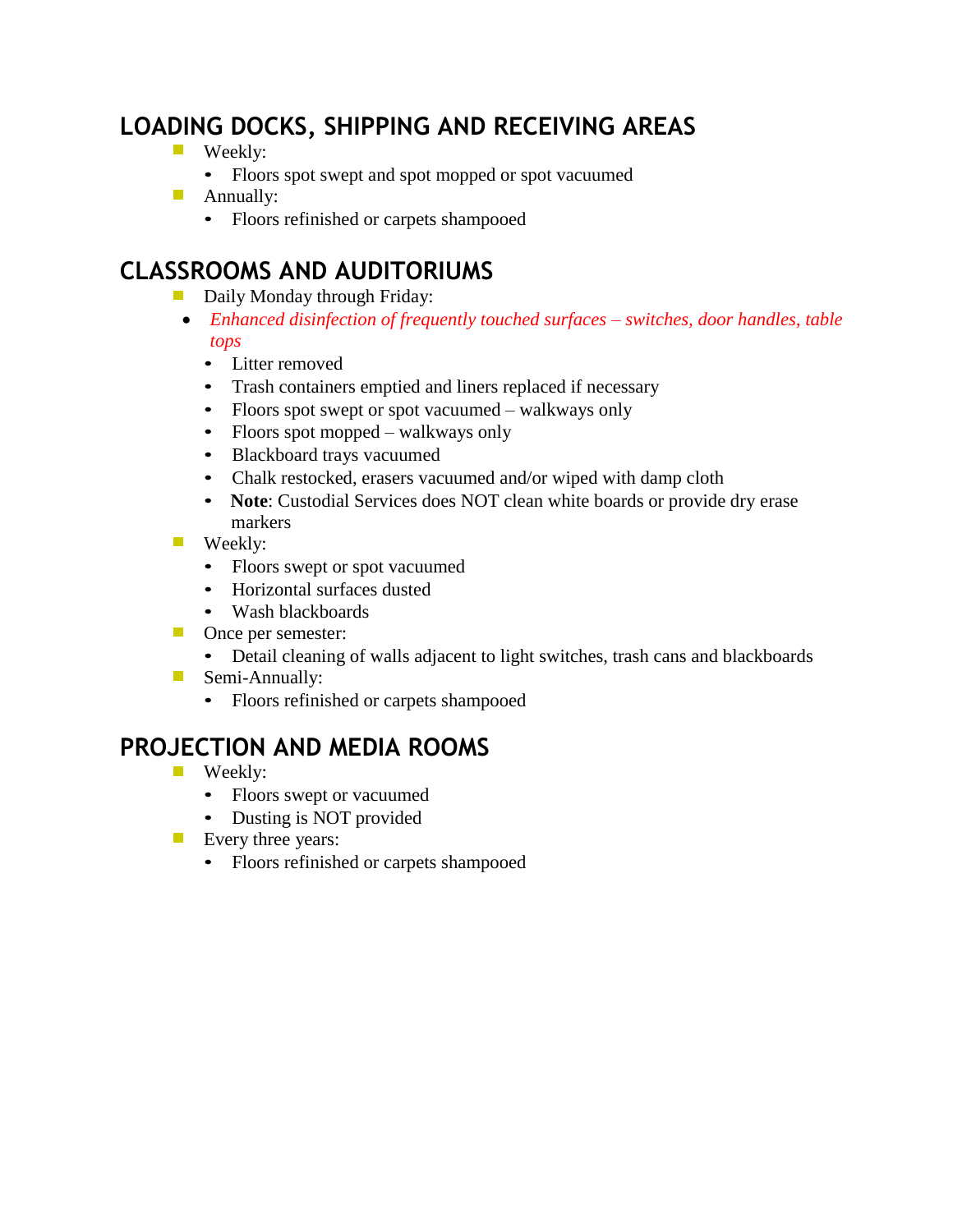# **CONFERENCE ROOMS**

- **Daily Monday through Friday:** 
	- *Enhanced disinfection of frequently touched surfaces – switches, door handles, table tops*
		- Litter removed
		- Trash containers emptied and liners replaced if necessary
		- Floors spot swept or spot vacuumed walkways only
		- Floors spot mopped walkways only
		- Blackboard trays vacuumed
		- Chalk restocked, erasers vacuumed and/or wiped with damp cloth
		- **Note**: Custodial Services does NOT clean white boards or provide dry erase markers
- **Weekly:** 
	- Floors thoroughly swept or vacuumed
	- Floors thoroughly mopped
	- Horizontal surfaces dusted
- **Bi-Monthly:** 
	- Wash blackboards
- Once per semester:
	- Detail cleaning of walls adjacent to light switches, trash cans and blackboards
- **Once every two years:** 
	- Floors refinished or carpets shampooed

# **STUDENT PRACTICE ROOMS, STUDY ROOMS AND LIBRARY STACKS**

- **Twice per week:** 
	- Routine Cleaning Day 1x week:
		- ♦ Trash containers emptied and liners replaced if necessary
		- ♦ Floors spot swept and spot mopped or spot vacuumed walkways only
	- Detail Cleaning Day 1x week:
		- ♦ Floors swept and mopped or vacuumed
		- ♦ Trash containers emptied and liners replaced if necessary
		- ♦ Horizontal surfaces dusted, excluding dusting of books and bookshelves
- **Annually:** 
	- Floors refinished or carpets shampooed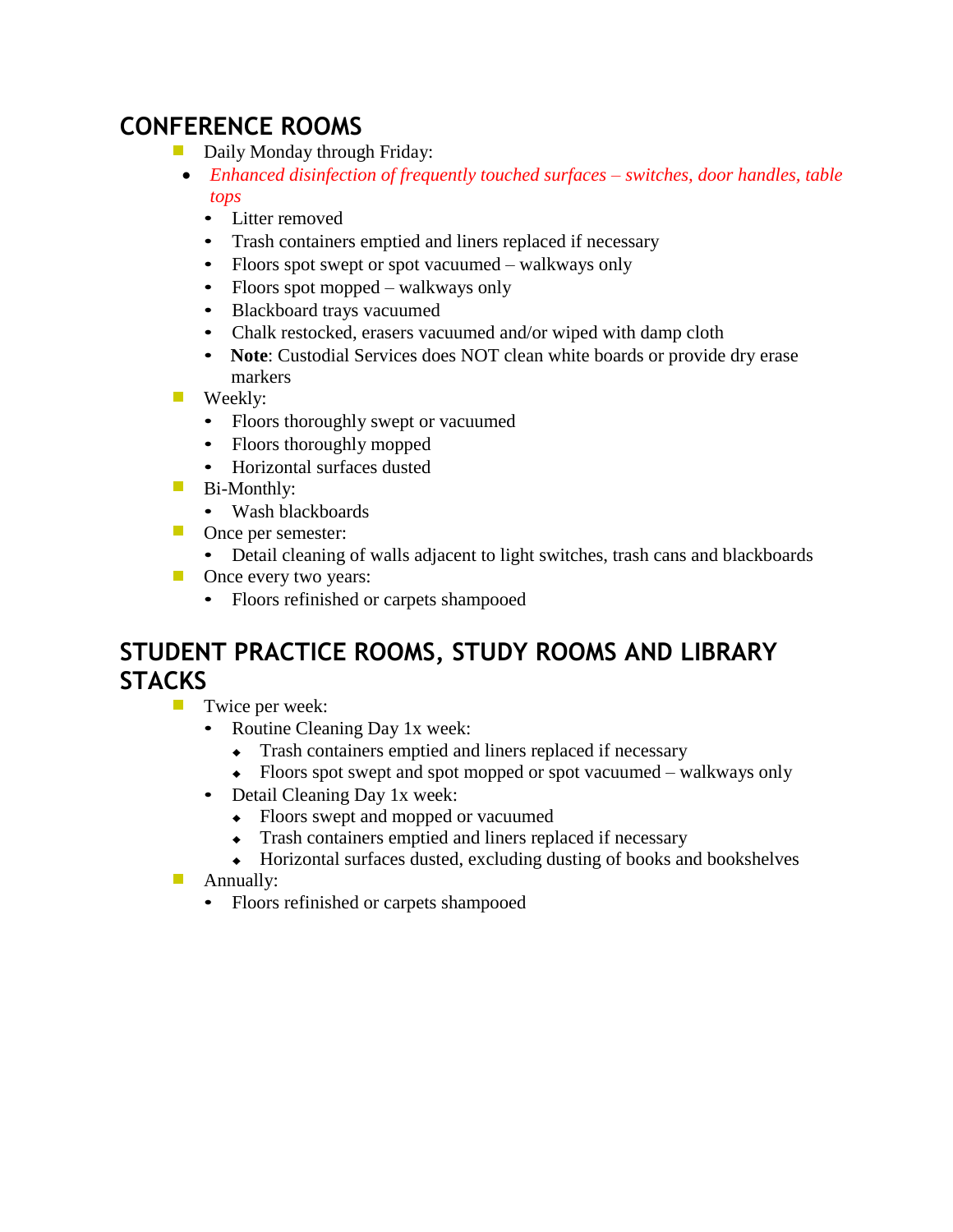### **LABORATORIES**

- **Twice per week:** 
	- Routine Cleaning Day:
		- ♦ Trash containers emptied and liners replaced if necessary
		- ♦ Floors spot swept or spot vacuumed walkways only
	- Detail Cleaning Day:
		- ♦ Floors swept and mopped or vacuumed
		- $\leftarrow$  Litter picked up
		- ♦ Trash containers emptied and liners replaced if necessary
- **Once every two years:** 
	- Floors refinished or carpets shampooed **Note:** Labs are responsible for the purchase and stocking of paper towels for lab use

## **INCLEMENT WEATHER DAYS**

- Custodians are responsible for hand snow shoveling on campus. This additional duty takes them away from their interior duties. During inclement weather Custodial Services performs the following duties in the following order:
	- Snow shoveling
	- Restroom cleaning
	- Classroom cleaning
	- Public area cleaning
	- Laboratories and finally offices if time allows. This may mean that these latter space types are skipped for the week.
- **IPM, Recycling and Solid Waste:**  $\mathcal{L}_{\mathcal{A}}$

#### **Integrated Pest Management (IPM)**

- Least-toxic, humane pest control services, including:
	- $\Box$ Administer campus Pesticide Use Policy
	- $\overline{\mathcal{A}}$ Review all proposed campus pesticide applications
	- $\overline{\mathbb{Z}}$ General indoor pest control
	- $\mathbb{Z}^{\mathbb{Z}}$ Specialized pest control to campus greenhouses and sensitive research labs
	- Wildlife management and re-location
	- $\mathbf{L}$ Mosquito breeding monitoring and control
	- Conduct safety trainings on West Nile virus, Bird Flu, and other pest control related hazards
	- $\blacksquare$ Dead animal pick-up and disposal
	- Review all custodial cleaning products for health and environmental impacts  $\mathcal{L}_{\mathcal{A}}$
- Call Facilities Management Operations Control Center at 303-492-5522 for service.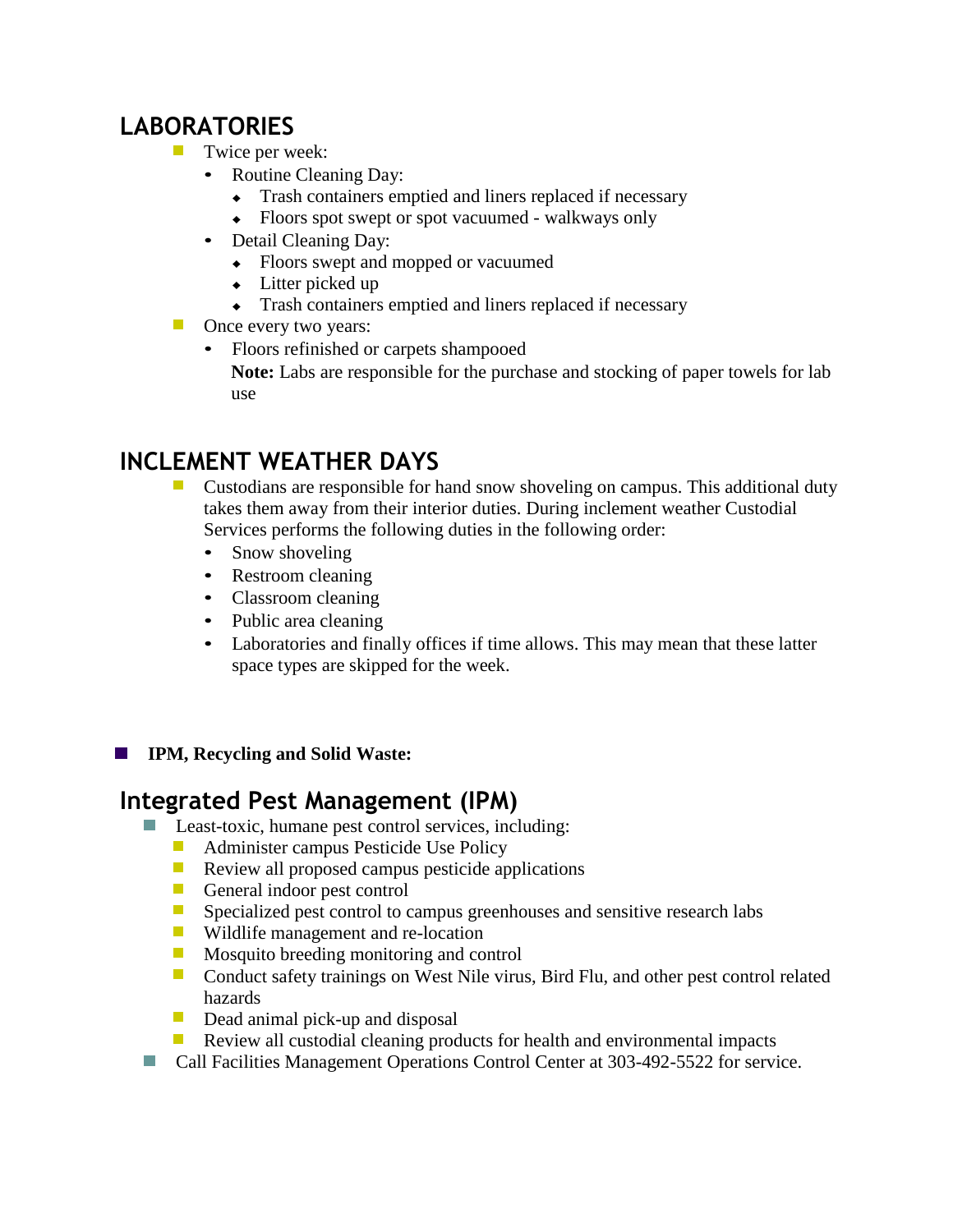## **Recycling**

- $\Box$ Weekly central and public recycling collections – standard materials collected:
	- $\mathcal{L}_{\mathcal{A}}$ Containers:
		- Aluminum, steel and tin cans
		- Glass bottles and jars
		- #1 #7 plastic bottles, tubs and jars
		- Paper milk cartons and drink boxes
		- Empty Aerosol cans (remove nozzle)
		- Clean aluminum foil
		- Metal lids and caps (removed)
	- **Papers:** 
		- Office paper and file folders
		- Mail and envelopes (opened)
		- Magazines and catalogs
		- Paperboard (ex: cereal boxes)
		- Notebook, notepad, and loose-leaf paper
		- Newspapers and inserts, paper bags
		- Phonebooks and paperback books
		- Shredded paper (secure in a clear bag)
	- Corrugated cardboard:
		- Flattened corrugated cardboard (pleats between the two outer layers)
		- Pizza boxes
		- Brown paper grocery bags
- $\Box$ *Deskside collection of paper in offices suspended until further notice*
	- *We appreciate your assistance in emptying your deskside recycling container into a central recycling can located nearby (kitchen, hallway*)
- Automated recycling collections at loading docks of Housing and Dining Services buildings
- Services offered upon request (call 492-5321 to schedule):  $\sim$ 
	- Scrap metal and pallet/wood collections
	- Toner cartridge collections
	- Extra recycling and trash containers for office clean-outs
	- Special event recycling/special container placement
- Special materials are collected by Mailing Services (tyvek envelopes, diskettes,  $\overline{\phantom{a}}$ transparencies, CD's, etc.) – mail to campus box UCB 209 or go online: <http://ecenter.colorado.edu/recycling/additional-services/special-materials>
- **Confidential shredding service** <http://ecenter.colorado.edu/shredding>
- Grounds Recycling Operations Center (GROC) for more information student processing at GROC call 303-492-8308.
- For general campus recycling information please go to  $\Box$ <http://ecenter.colorado.edu/index.php>